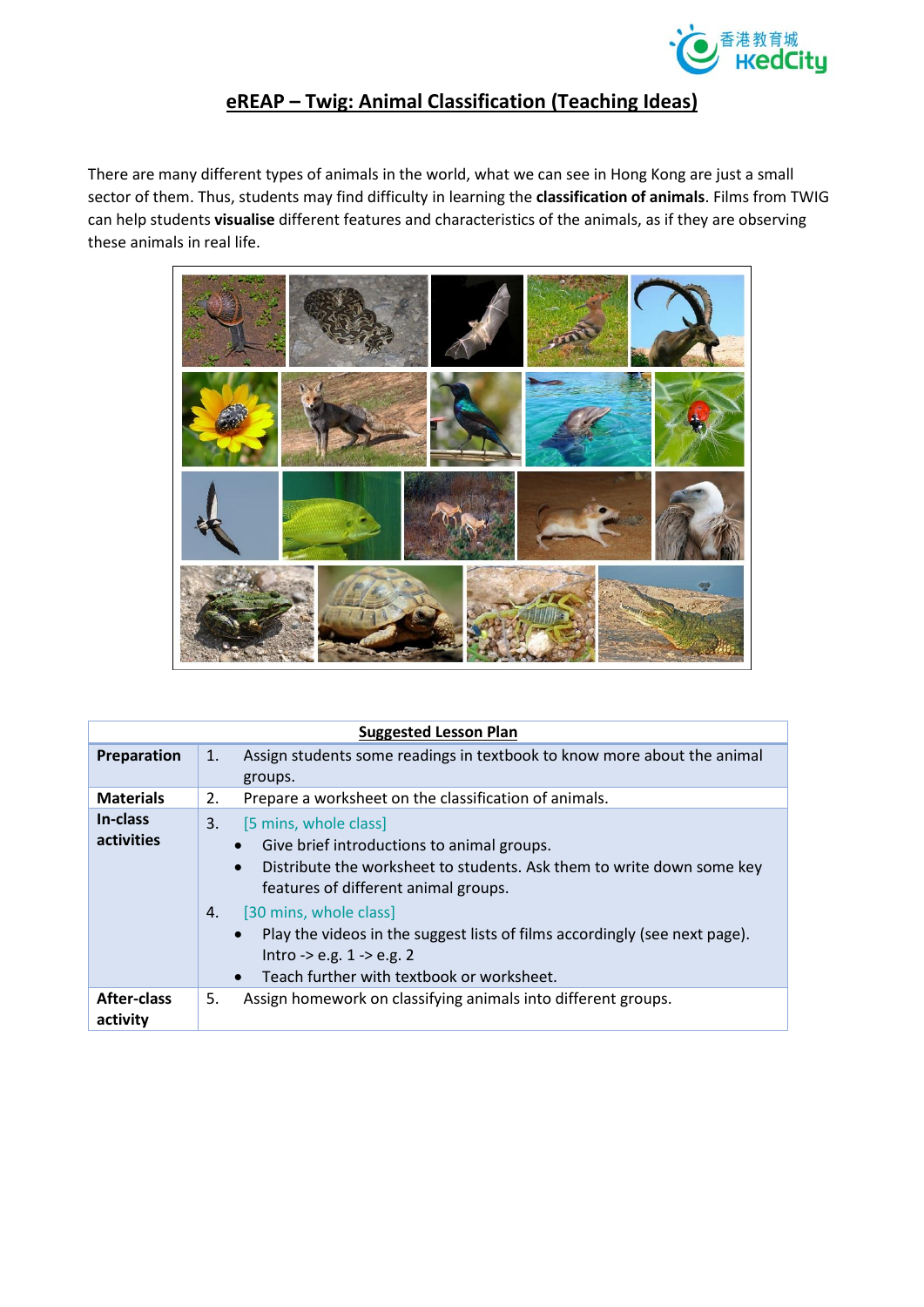

## **Suggest films**

|         | Vertebrates                                     | Fish                                                   | INTRO: What is a fish?                                        |
|---------|-------------------------------------------------|--------------------------------------------------------|---------------------------------------------------------------|
|         |                                                 |                                                        | https://www.twig-world.com/film/what-is-a-fish-1298/          |
|         |                                                 |                                                        | E.G. 1: Great White Sharks                                    |
|         |                                                 |                                                        | https://www.twig-world.com/film/great-white-sharks-           |
|         |                                                 |                                                        | 1304/                                                         |
|         |                                                 |                                                        | E.G. 2: Deep Sea Angler Fish                                  |
|         |                                                 |                                                        | https://www.twig-world.com/film/deep-sea-angler-fish-         |
|         |                                                 |                                                        | 1305/                                                         |
|         |                                                 | <b>Amphibians</b>                                      | INTRO: What is an amphibian?                                  |
|         |                                                 |                                                        | https://www.twig-world.com/film/what-is-an-amphibian-         |
|         |                                                 |                                                        | 1307/                                                         |
|         |                                                 |                                                        | E.G.1: Red-Eyed Tree Frog                                     |
|         |                                                 |                                                        | https://www.twig-world.com/film/red-eyed-tree-frog-           |
|         |                                                 |                                                        | <u>1309/</u>                                                  |
|         |                                                 |                                                        | E.G.2: Poison Arrow Frog                                      |
|         |                                                 |                                                        | https://www.twig-world.com/film/poison-arrow-frog-            |
|         |                                                 |                                                        | 1310/                                                         |
|         |                                                 | <b>Reptiles</b>                                        | INTRO: What is a reptile?                                     |
|         |                                                 |                                                        | E.G.1: Tortoises                                              |
|         |                                                 |                                                        | https://www.twig-world.com/mindmap/2626/reptiles/             |
| Animals |                                                 |                                                        | E.G.2: Python                                                 |
|         |                                                 |                                                        | https://www.twig-world.com/film/python-8609/                  |
|         |                                                 | <b>Birds</b>                                           | INTRO: What is a bird?                                        |
|         |                                                 |                                                        | https://www.twig-world.com/film/what-is-a-bird-4212/          |
|         |                                                 |                                                        | E.G. 1: Great Grey Owl                                        |
|         |                                                 |                                                        | https://www.twig-world.com/film/great-grey-owl-8613/          |
|         |                                                 |                                                        | E.G. 2: Albatross                                             |
|         |                                                 |                                                        | https://www.twig-world.com/film/albatross-8620/               |
|         |                                                 | <b>Mammals</b>                                         | INTRO: What is a mammal?                                      |
|         |                                                 |                                                        | https://www.twig-world.com/film/what-is-a-mammal-             |
|         |                                                 |                                                        | 1281/                                                         |
|         |                                                 |                                                        | E.G. 1: Gelada Baboons                                        |
|         |                                                 |                                                        | https://www.twig-world.com/film/gelada-baboons-1291/          |
|         |                                                 |                                                        | E.G. 2: Duck-billed Platypus                                  |
|         |                                                 |                                                        | https://www.twig-world.com/film/duck-billed-platypus-         |
|         |                                                 |                                                        | <u>1296/</u>                                                  |
|         | Invertebrates                                   |                                                        | INTRO: What is an invertebrate?                               |
|         |                                                 |                                                        | https://www.twig-world.com/film/what-is-an-invertebrate-8605/ |
|         |                                                 | E.G.1: Golden Jellyfish                                |                                                               |
|         |                                                 | https://www.twig-world.com/film/golden-jellyfish-8618/ |                                                               |
|         |                                                 | E.G.2: Sea Stars                                       |                                                               |
|         | https://www.twig-world.com/film/sea-stars-8619/ |                                                        |                                                               |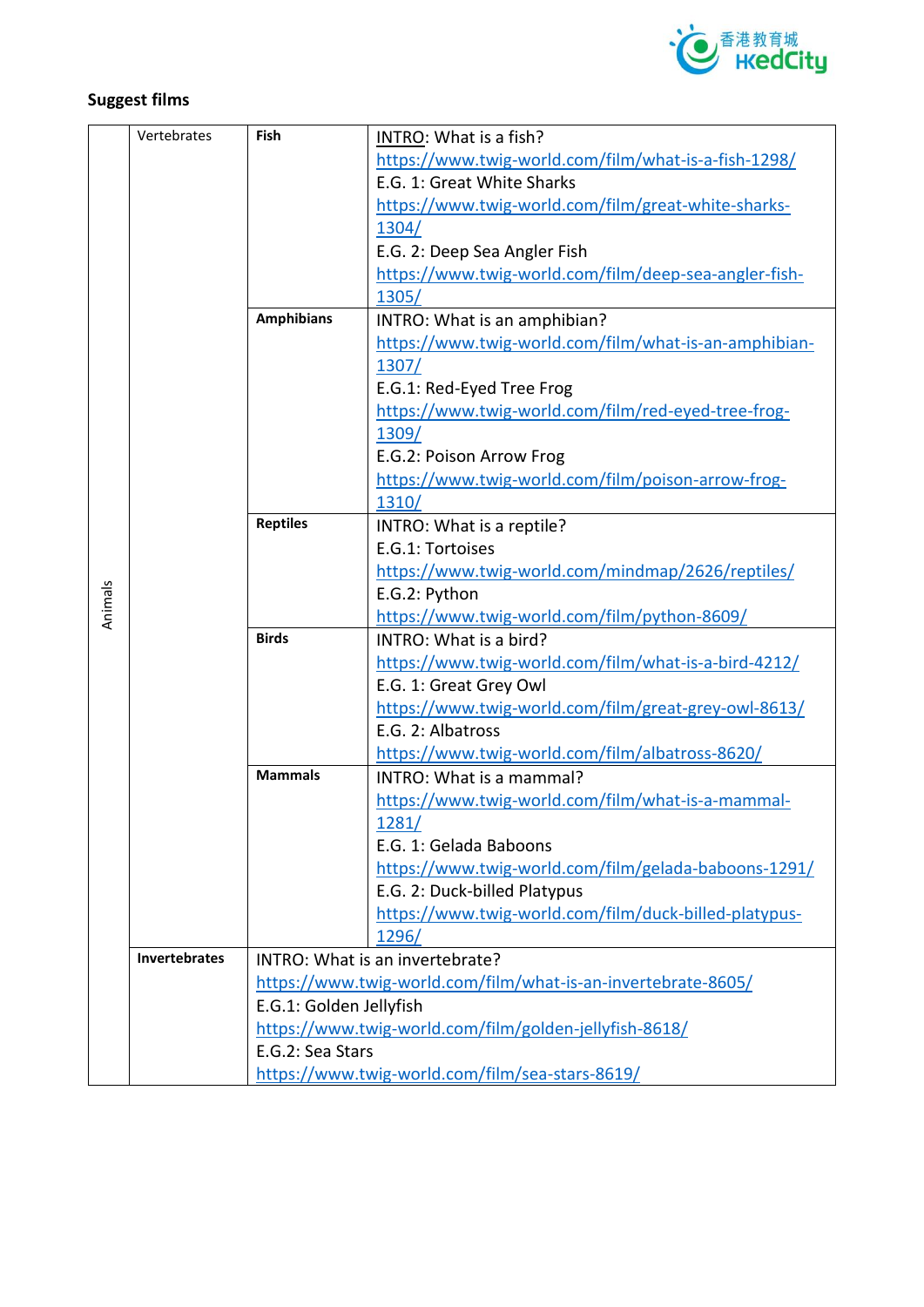

## **eREAP – Twig**:動物的分類(教學建議 )

世界上存在各式各樣的動物,我們在香港能見到的只屬其中少數。學生在學習**動物的分類**時,除了 近距離觀察本地物種外,也可觀看 Twig 上大量有關世界各地動物的短片,尤如親身觀察,了解不同 物種的習性和特徵等,開闊眼界和想像。



| 建議教案 |                                                                                                                                                                                         |  |  |  |  |  |
|------|-----------------------------------------------------------------------------------------------------------------------------------------------------------------------------------------|--|--|--|--|--|
| 課前活動 | 老師安排學生先閱讀課本中關於動物分類的內容。<br>1 <sup>1</sup>                                                                                                                                                |  |  |  |  |  |
| 教材準備 | 預備有關動物分類的工作紙。<br>2.                                                                                                                                                                     |  |  |  |  |  |
| 課堂活動 | 3. [5分鐘 全班]<br>• 簡單介紹生物分類中各動物類別。<br>派發工作紙,讓學生寫下不同動物類別的特色。<br>[30 分鐘 全班]<br>4.<br>播放相關影片(請參下頁),建議組合為:<br>$\bullet$<br>簡介 -> 例子 1 -> 例子 2<br>$\bullet$<br>使用課本或工作紙深入教授該動物類別。<br>$\bullet$ |  |  |  |  |  |
| 課後活動 | 讓學生完成有關不同(動物分類的)類別的習作,鞏固所學。<br>5.                                                                                                                                                       |  |  |  |  |  |